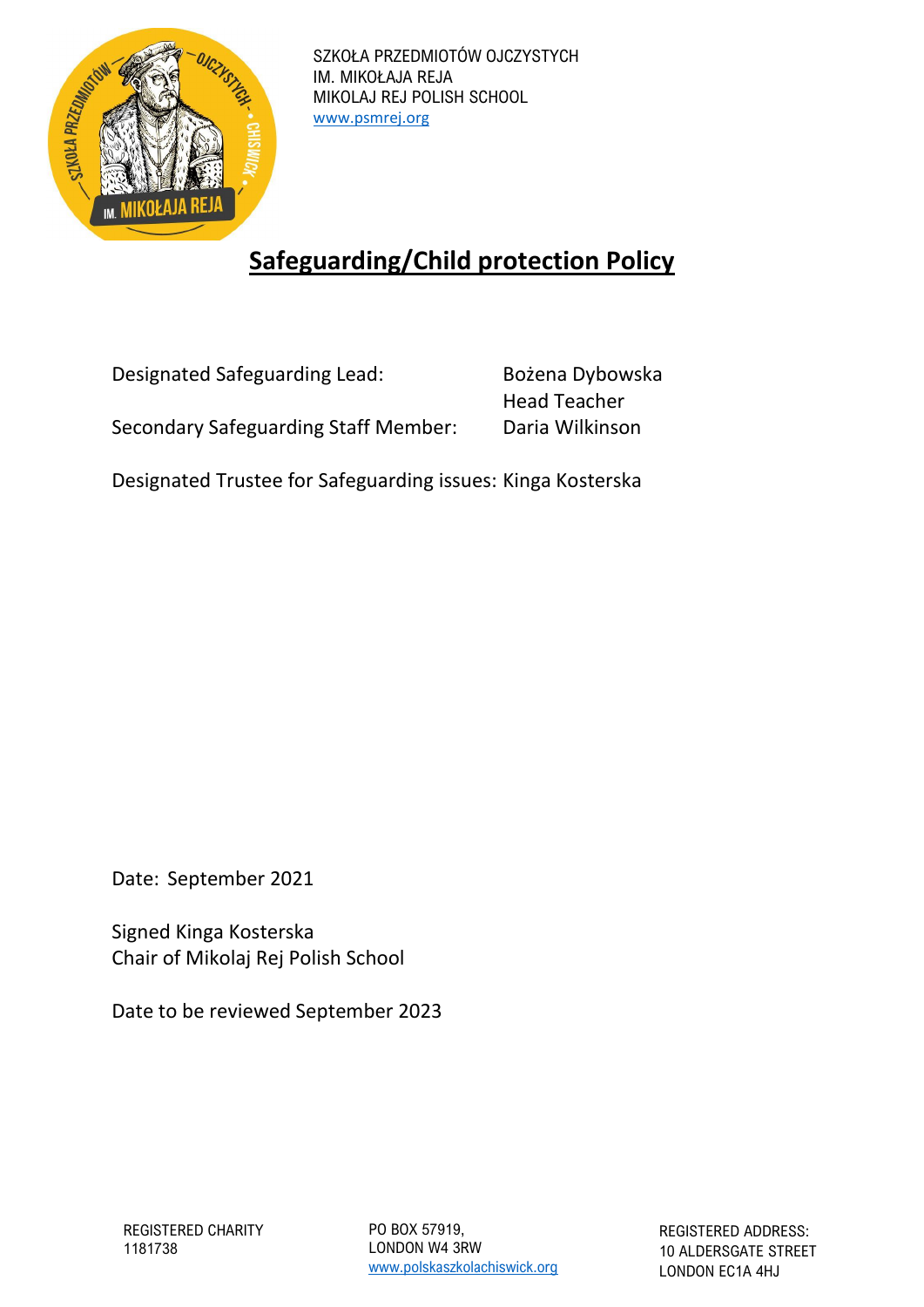## **Introduction**

The Governors and staff of Mikołaj Rej Polish school fully recognise the responsibilities and duty placed upon them to have arrangements to safeguard and promote the welfare of all pupils at the school. We recognise that all staff, including volunteers, have a full and active part to play in protecting pupils from harm.

The aims of child protection are intrinsic to much of the classroom activity in Mikołaj Rej Polish School. The everyday conduct of school business is based on mutual regard and respect between members of the school community.

We believe that our school should provide a caring, positive, safe and stimulating environment in which pupils can learn, develop and which promotes the social, physical and emotional wellbeing of each individual pupil.

The school recognises its responsibilities and duties to report Child Protection concerns to the social work service within Children's Specialist Services and to assist Children's Specialist Services in Child Protection enquiries and in supporting Children in Need.

This policy is in line with the London Child Protection Procedures 2010 (4<sup>th</sup> edition), Working Together to Safeguard Children 2013 and Keeping Children Safe in Education 2014.

The school will raise Child Protection concerns with parents / carers at the earliest appropriate opportunity, and work in partnership with them and other agencies to improve outcomes.

The school will ensure that all staff are provided with the appropriate training in Child Protection issues, as recommended in the guidance. In particular designated members of staff will be released to attend the necessary enhanced training courses to enable them to carry out their role effectively.

All staff are required to read this policy carefully and to be aware of their role in these processes. All new staff will have the opportunity to discuss safeguarding requirements and this policy during their induction process.

## **Aims**

- To raise awareness of all school staff of the need to safeguard all children and of their responsibilities in identifying and reporting possible cases of abuse.
- To support the child's development in ways which foster security, confidence and independence. It is central to the wellbeing of the individual and has to be seen as an integral part of the academic and pastoral activities of the school.
- To ensure that children who are being abused get help quickly. All members of teaching and non-teaching staff should be familiar with this policy and be prepared to deal with children's problems
- It is the moral and legal duty of all adults in charge of children to be ready to protect children in danger of abuse. Education staff have a responsibility to observe, monitor and refer suspected abuse.

PO BOX 57919, LONDON W4 3RW [www.polskaszkolachiswick.org](http://www.polskaszkolachiswick.org/)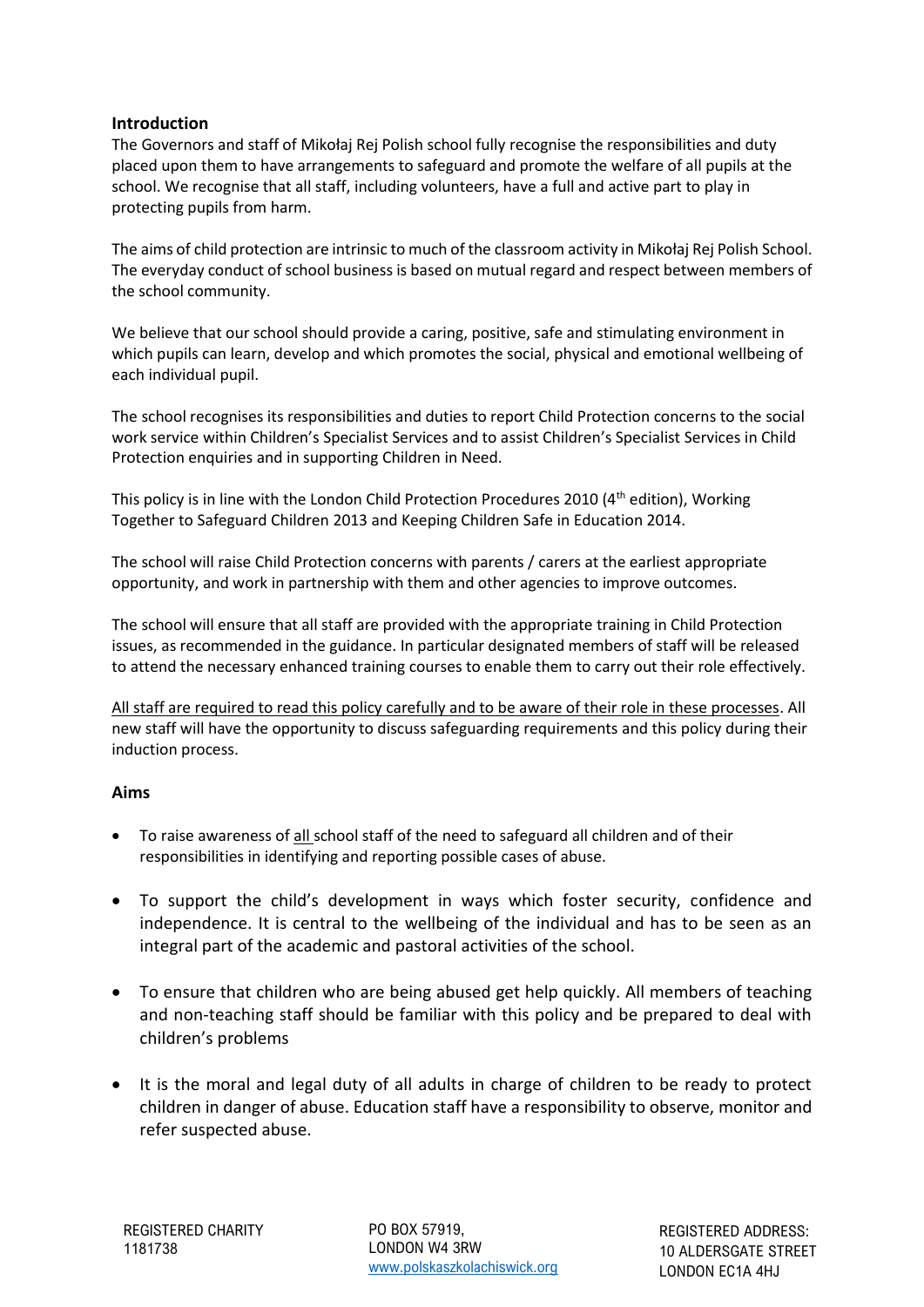- To emphasise the need for good communication between all members of staff in matters relating to child protection
- To develop a structured procedure within the school which will be followed by all members of the school community in cases of suspected abuse
- To provide a systematic means of monitoring pupils known or thought to be at risk of significant harm
- To work openly and in partnership with parents in relation to child protection concerns
- To promote safe practice and challenge poor and unsafe practice
- To further develop and promote effective working relationships with other agencies involved with safeguarding and promoting the welfare of children
- To ensure that all adults working within our school have been checked as to their suitability to work with children, in line with current guidance
- To integrate opportunities into the curriculum for children to develop the skills they need to recognise and stay safe from abuse, allowing for continuity and progression through the key stages
- To take account of and inform policy in related areas, such as anti-bullying; e-safety; discipline and behaviour; health and safety; missing children; child sexual exploitation; FGM; positive handling and physical intervention procedures; procedures for dealing with allegations against staff and recruitment practice

## **Additional Child Protection Aims**

- To encourage all children towards a positive self-image.
- To equip children with the appropriate tools to make reasoned, informed choices, judgements and decisions.
- To provide a model for open and effective communication between members of the school community.
- This policy aims to fulfil Mikołaj Rej Polish School's statutory responsibilities and obligations that maybe in force from time to time.

PO BOX 57919, LONDON W4 3RW [www.polskaszkolachiswick.org](http://www.polskaszkolachiswick.org/)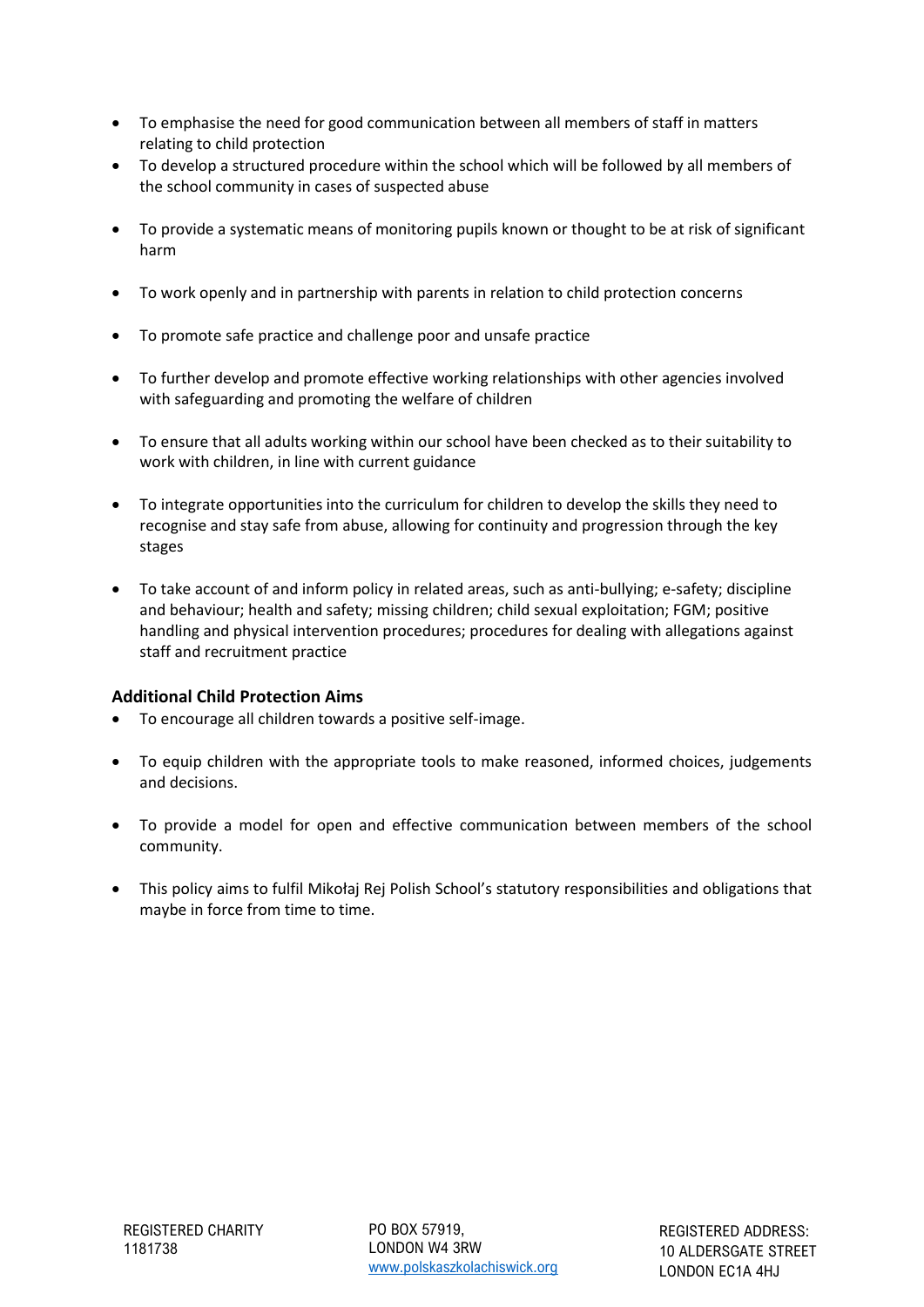## **Legal**

Section 175 of the Education Act 2002 gives schools a statutory duty to promote and safeguard the welfare of children, and have due rgard to guidance issued by the Secretary of State.

The Local Education Authority has a statutory duty to investigate where they:

a) are informed that a child who lives, or is found in their area

- (i) is the subject of an emergency protection order; or
- (ii) is in police protection; or

b) have reasonable cause to suspect that a child lives, or is found in their area is suffering, or is likely to suffer, significant harm.

It is often a difficult task to identify children at risk and not one to be tackled alone. In some cases, fears will be unjustified, but this should not stop staff expressing concern or seeking help. In the majority of instances, the task of the teacher will be to identify potential problems and pass those concerns on to agencies trained to deal with the situation. Under no circumstances should concerns go unreported.

If you consider that a child in your care is in need of protection, report the facts in confidence to the Child Protection Co-ordinator as soon as possible.

## **Abuse**

The abuse of children is taken to refer to any child under 18 year who, through the actions of adults (with a caring role for that child) or their failure to act, has suffered or is at risk of suffering significant harm.

Abuse of children can take many forms, all of which are horrific, and the legacy of which can affect the remainder of the child's life. It is often not enough to put a stop to abuse, the child usually needs long term support and rehabilitation. As teachers we may often not be the agency that can stop the abuser, but we can usually give help and support. The categories of abuse used by the Department of Health are listed below. The indicators in this document are those which are likely to be picked up by teaching staff. Some indicators are seen in more than one kind of abuse. In every case an indicator is not proof positive, but should act as a warning sign if seen in conjunction with other indicators.

## **Sexual abuse**

Definition: Sexual abuse involves forcing or enticing a child or a young person to take part in sexual activities, whether or not the child is aware of what is happening. The activities may involve physical contact, including penetrative (e,g rape) or non-penetrative acts. They may include non-contact activities, such as involving children in looking at pornographic material or watching sexual activities or encouraging children to behave in sexually inappropriate ways.

Identification: This is the most difficult form of abuse for teachers to become aware of or identify. The child is unlikely to directly complain and for too many people the symptoms are never picked up. Any hint of a suspicion should be reported in confidence to the headteacher. The headteacher will immediately start an investigation and inform the appropriate authority. Keep a personal record of events in a secure place. This kind of abuse can lead to very serious criminal charges. (See record keeping).

PO BOX 57919, LONDON W4 3RW [www.polskaszkolachiswick.org](http://www.polskaszkolachiswick.org/)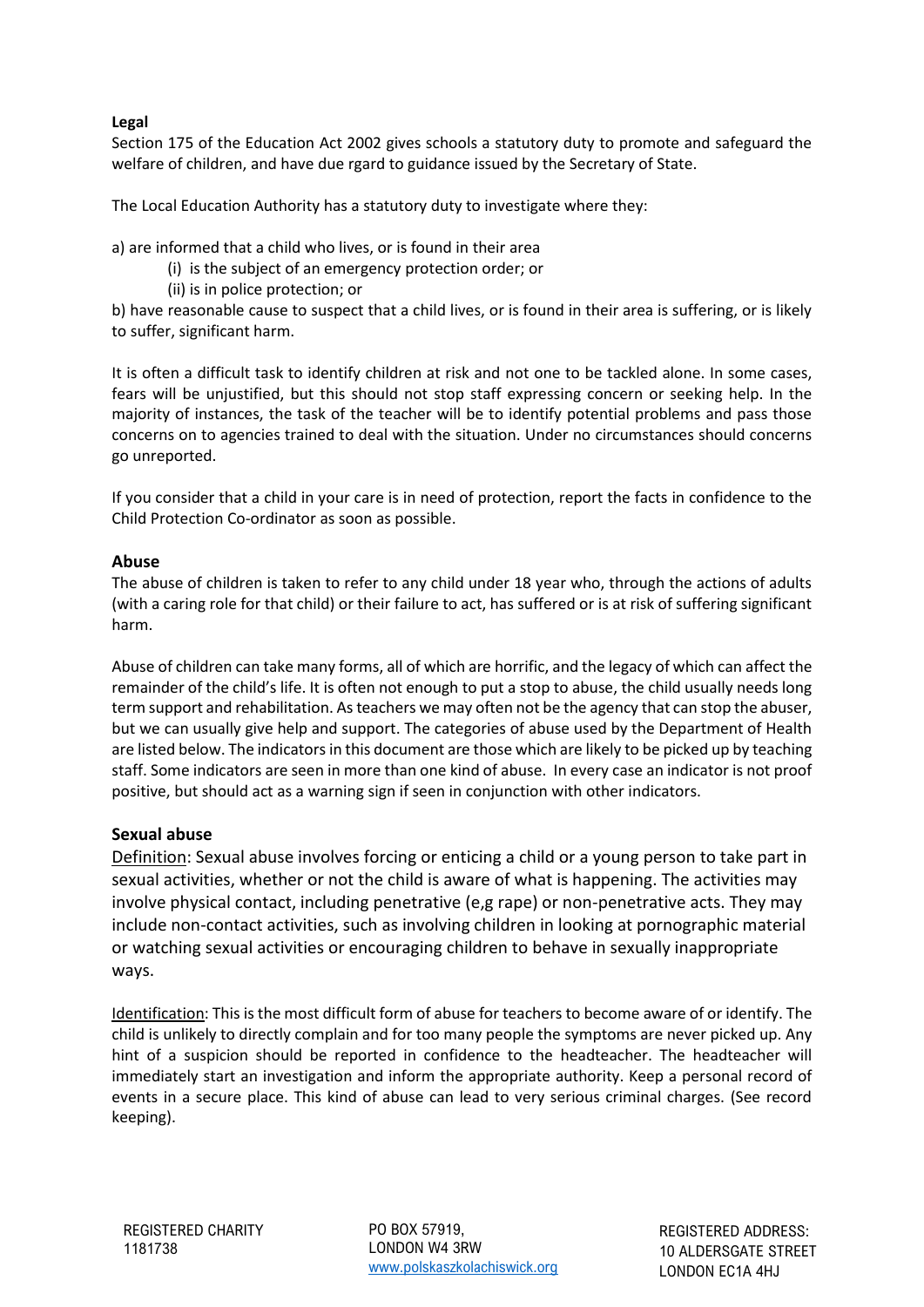Indicators which may be displayed in school:

Physical:

- ➢ pregnancy
- ➢ self-mutilation
- $\triangleright$  Pain or itching of genital area
- $\triangleright$  Injuries or bruising of genital or anal areas
- ➢ Wetting or soiling

Behaviour:

- $\triangleright$  running away
- $\triangleright$  depression
- $\triangleright$  under achieving at school
- $\triangleright$  over achieving at school
- ➢ truancy
- $\triangleright$  social isolation at school
- $\triangleright$  promiscuity
- ➢ low self esteem
- ➢ pseudo-adult behaviour
- $\triangleright$  rage attacks
- $\triangleright$  drug, alcohol or other substance abuse
- $\triangleright$  hysterical attacks
- $\triangleright$  poor concentration at school
- $\triangleright$  compulsive washing
- $\triangleright$  poor emotional control
- $\triangleright$  chronic sense of personal injustice

#### **Physical Abuse**

Definition: Physical abuse may involve hitting, shaking, throwing, poisoning, burning or scalding, drowning, suffocating or otherwise causing physical harm to a child. Physical harm may also be caused when a parent or carer feigns the symptoms of, or deliberately causes ill health to a child who they are looking after. This situation is now known as illness fabricated or induced by carer (previously Munchausen Syndrome by Proxy).

Identification: This is often easier to identify, as the child will display physical injuries. In this case it is important to differentiate between normal "wear and tear" of everyday life and systematic deliberate injury. Ask the child how it was injured, do not assume all injuries are accidental. If you are not satisfied with the answers see the Child Protection Co-ordinator who will commence an investigation. If the abuse is the result of bullying in school the headteacher should be informed as soon as possible.

Some of the indicators of this form of abuse are only evident after medical examination. Those given below are those that might reasonably be picked up in a school.

#### Indicators:

Physical

- $\triangleright$  Normal bruising occurs over bony prominences of unprotected areas e.g. forehead, nose, shins and forearms. Bruising in unusual places are cause for concern – e.g. buttocks, back, front of chest, abdomen, neck, ear and upper arms.
- $\triangleright$  Bruising in the shape of finger tips.

PO BOX 57919, LONDON W4 3RW [www.polskaszkolachiswick.org](http://www.polskaszkolachiswick.org/)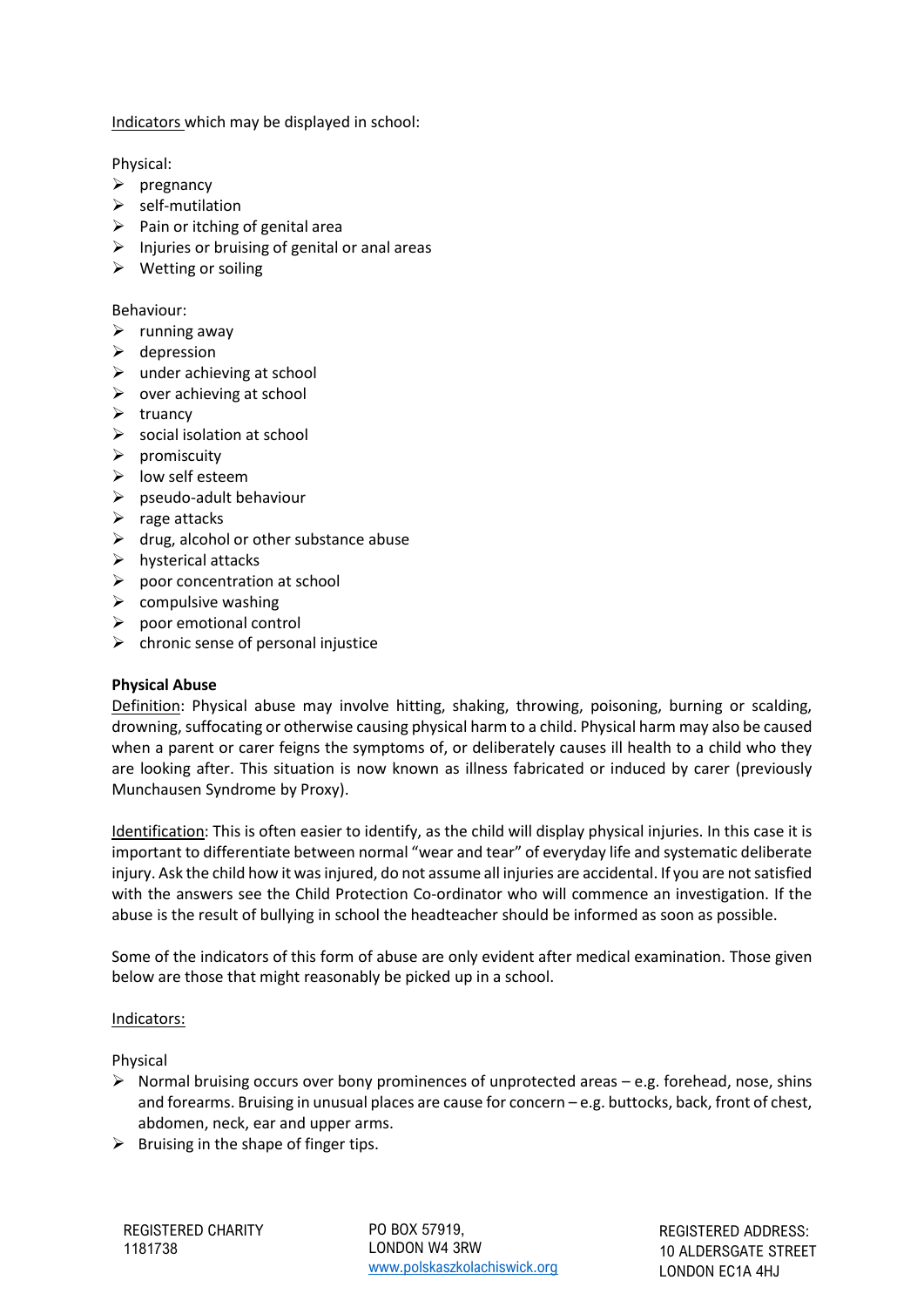- ➢ "Purple ear" (bruised ear) is very uncommon in normal accidents BUT commonly found in child abuse.
- $\triangleright$  Two black eyes are rarely accidental, and only likely to have been caused by an accident if the middle of the forehead or the bridge of the nose is also bruised.
- $\triangleright$  Deliberate burns are likely to have a regular shape with a clearer outline than accidental burns.
- $\triangleright$  Burns to the mouth and lips rather than the inside of the mouth.
- $\triangleright$  Burns on the back of the hand.
- ➢ Immersion burns caused by dipping part of a child's body into hot water, this tends to produce uniform burns with clear demarcation lines.
- $\triangleright$  Splash burns caused by hot water or drinks being thrown or poured onto the child.
- $\triangleright$  Cigarette burns are identifiable as small circular areas of skin loss, almost impossible to cause by accident.

Behavioural

- ➢ Non-compliant.
- $\triangleright$  Expression of more negative emotions than other children.
- $\triangleright$  Less interactive, more inhibitive and more aggressive with peers.
- $\triangleright$  More likely to self-harm or abuse solvents.
- $\triangleright$  Language and development delay.
- ➢ Low self-esteem.
- $\triangleright$  For children with special needs, a change in behaviour maybe seen.

#### **Neglect**

Definition: Neglect is the persistent failure to meet a child's basic physical and/or psychological needs, likely to result in the serious impairment of the child's health or development. It may involve a parent or carer failing to provide adequate food, shelter or clothing, failing to protect a child from physical harm or danger or the failure to ensure access to appropriate medical care and treatment. It may also include neglect of, or unresponsiveness to a child's basic emotional needs.

Identification: The signs of neglect are much more obvious, but are likely to need investigation by Social Services over a period of time. While the reasons for the child's neglected state may be complex, our response is simple. This should be reported to the Child Protection Co-ordinator who will contact Social Services to investigate.

#### Indicators:

Physical

- $\triangleright$  Child undersized, not eating regular meals.
- $\triangleright$  Inappropriate dress for the weather conditions.
- $\triangleright$  Clothing smelly or dirty.
- ➢ Reluctance to see School Nurse or other health workers in the school.
- $\triangleright$  Child persistently dirty or smelly.

#### Behavioural

- $\triangleright$  Blank facial expression.
- $\triangleright$  Weak response to discomfort.

PO BOX 57919, LONDON W4 3RW [www.polskaszkolachiswick.org](http://www.polskaszkolachiswick.org/)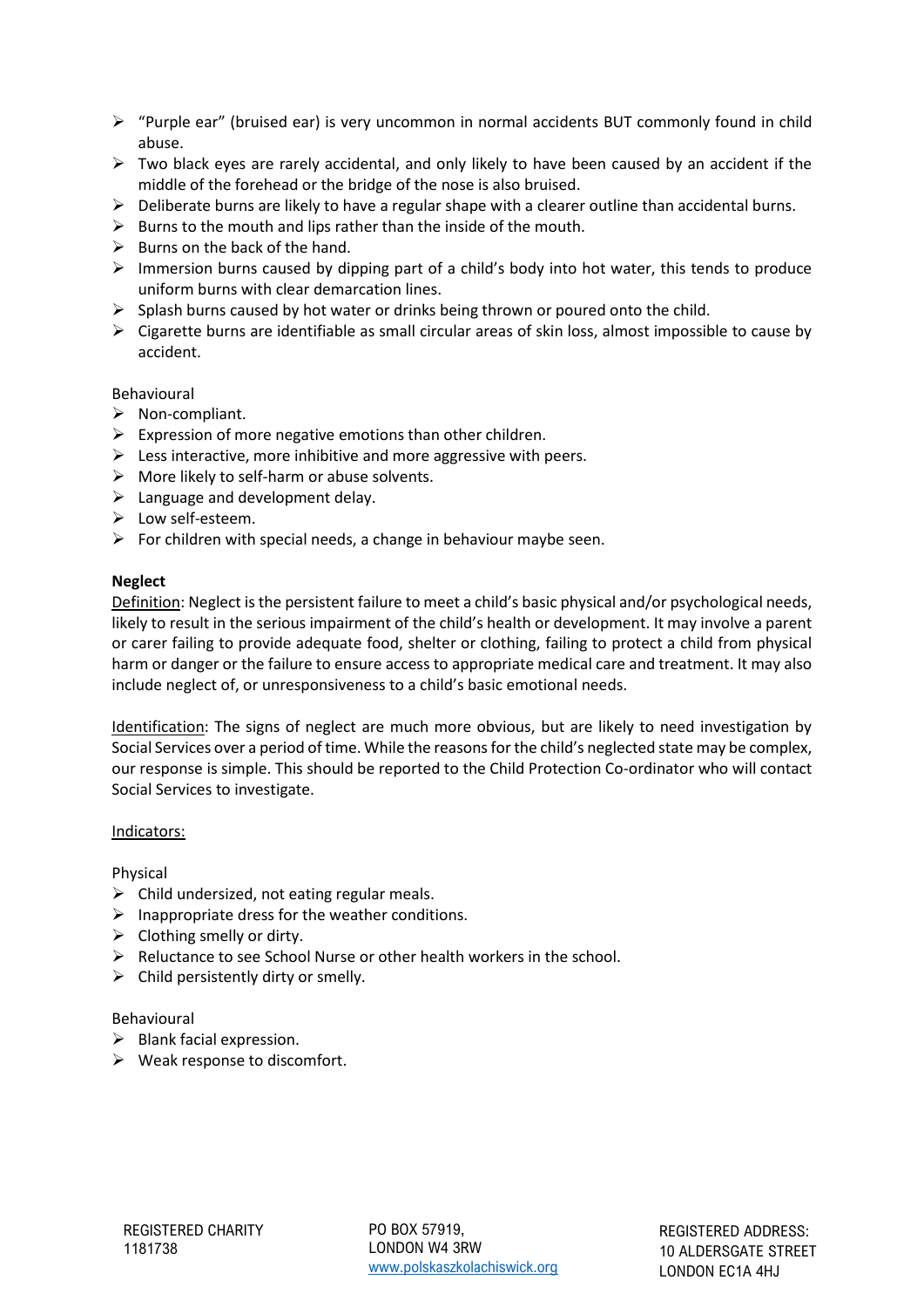## **Emotional**

Definition: Emotional abuse is the persistent ill treatment of a child, such as to cause severe and persistent adverse effects on the child's emotional development. It may involve conveying to children that they are worthless or unloved, inadequate or valued only insofar as they meet the needs of the other person. It may feature age or developmentally inappropriate expectations being imposed on children. It may involve causing children frequently to feel frightened or in danger, or the exploitation or corruption of children. Some level of emotional abuse is involved in all types of ill treatment of a child although it may occur alone.

Identification: This is a very difficult abuse to define and rectify. It is often difficult for stressed adults to draw a line between the effective and acceptable methods of disciplining children and emotional abuse. Responsible adults have a duty to apply sanctions to help children respond properly to the demands of society. Children often feel very aggrieved when parents and teachers curtail their activities and limit their freedom of action. This will often cause children to complain loudly and bitterly.

However, children should not be frightened of any adult in whose care they fall. If pupils are scared of reports of minor indiscipline being reported to parents there is a problem. This should be followed up by the teacher concerned.

Colleagues should remember that the purpose of school sanctions is reform not retribution.

Indicators:

- $\triangleright$  Stunted physical development.
- ➢ Disturbed eating patterns.
- $\triangleright$  Delayed mental development.
- $\triangleright$  Poor social adjustment
- ➢ Lack of alertness and poor response to stimulation.
- ➢ Infrequent vocalisation.
- ➢ Infrequent smiling.
- ➢ Rocking.
- $\triangleright$  Self injury.
- ➢ Not seeking comfort.
- $\triangleright$  Pseudo-mature behaviour and role reversal.

The above forms of abuse, may be associated with further issues

## **Domestic Abuse**

It is important to recognise that many children will be living (or may have lived) in families where Domestic Abuse is a factor, and that these situations have a harmful impact on children emotionally, as well as placing them at risk of physical harm. The definition of Domestic abuse is below

*Any incident or pattern of incidents of controlling, coercive or threatening behaviour, violence or abuse between those aged 16 or over who are or have been intimate partners or family members regardless of gender or sexuality.*

**Child sexual exploitation (CSE)** involves exploitative situations, contexts and relationships where young people receive something (for example food, accommodation, drugs, alcohol, gifts, money or

PO BOX 57919, LONDON W4 3RW [www.polskaszkolachiswick.org](http://www.polskaszkolachiswick.org/)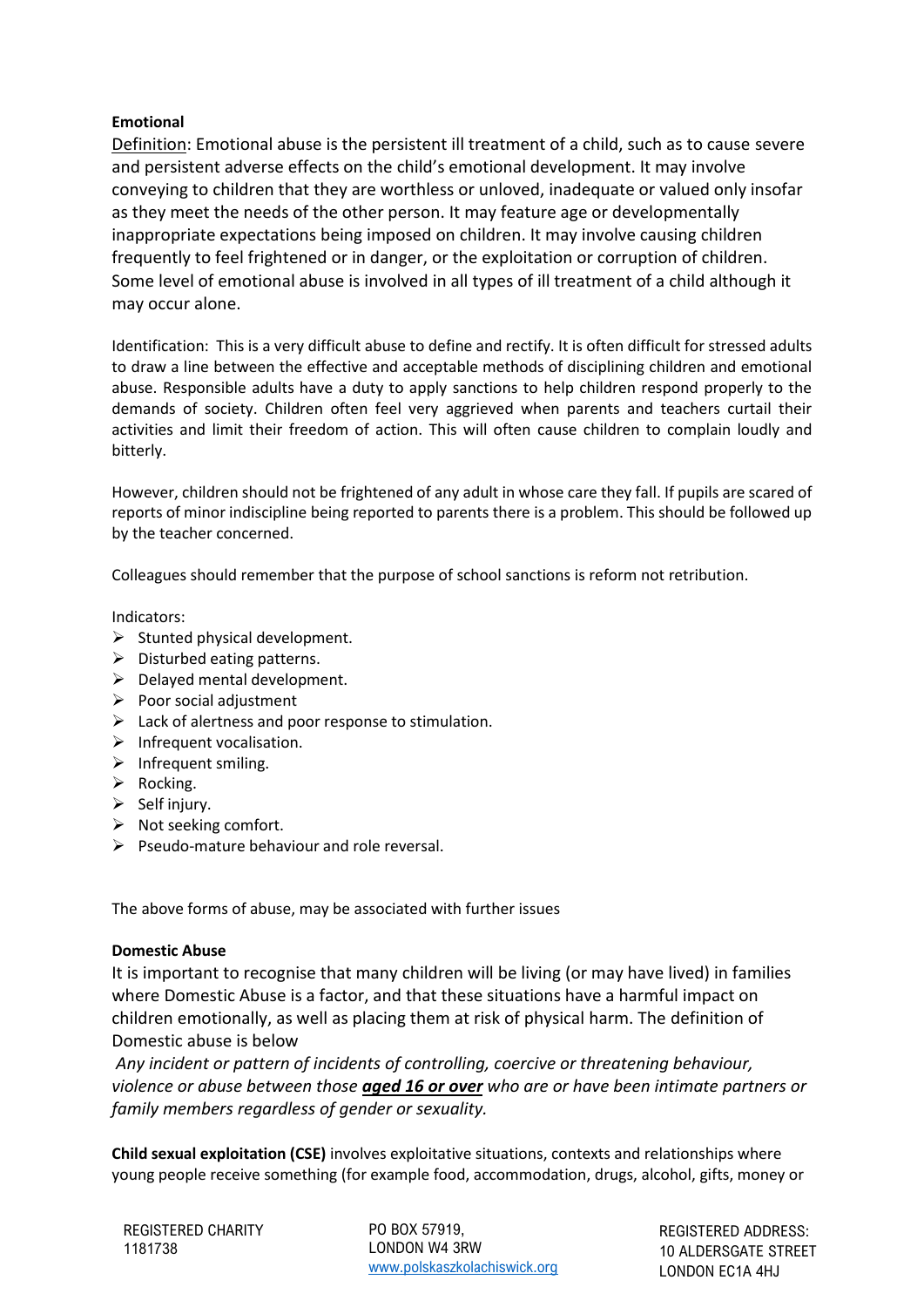in some cases simply affection) as a result of engaging in sexual activities. Sexual exploitation can take many forms ranging from the seemingly 'consensual' relationship where sex is exchanged for affection or gifts, to serious organised crime by gangs and groups. What marks out exploitation is an imbalance of power in the relationship. The perpetrator always holds some kind of power over the victim which increases as the exploitative relationship develops. Sexual exploitation involves varying degrees of coercion, intimidation or enticement, including unwanted pressure from peers to have sex, sexual bullying including cyberbullying and grooming. However, it also important to recognise that some young people who are being sexually exploited do not exhibit any external signs of this abuse.

**Female Genital Mutilation (FGM):** professionals in all agencies, and individuals and groups in relevant communities, need to be alert to the possibility of a girl being at risk of FGM, or already having suffered FGM. There is a range of potential indicators that a child or young person may be at risk of FGM, which individually may not indicate risk but if there are two or more indicators present this could signal a risk to the child or young person. Victims of FGM are likely to come from a community that is known to practise FGM. Professionals should note that girls at risk of FGM may not yet be aware of the practice or that it may be conducted on them, so sensitivity should always be shown when approaching the subject. If you suspect that FGM has taken place it is your responsibility to inform the police of the matter.

**Children Who Go Missing From Home or Care** are particularly vulnerable and may be at significant risk at times. The immediate risks associated with going missing include:

- No means of support or legitimate income leading to high risk activities
- Involvement in criminal activities
- Victim of Abuse
- Victim of crime, for example through sexual assault and exploitation
- Alcohol/substance misuse
- Deterioration of physical and mental health
- Missing out on schooling and education
- Increased vulnerability

Longer-term risks include:

- Long-term drug dependency / alcohol dependency
- Crime
- Homelessness
- Disengagement from education
- Child sexual exploitation
- Poor physical and/or mental health.

## **Handling the immediate situation**

The suggestions below are offered as an aid to dealing with a child's disclosure. Circumstances will make some suggestions inappropriate, however, staff should try to follow the spirit of the guidance.

**1.** Believe the child.

(You're brave and strong to tell me. You're not to blame).

- **2.** Acknowledge the child's distress and agree the next step place / time/ confidentiality / person. (I will have to tell somebody else if somebody is hurting or frightening you or someone you know. I will tell you what I am going to do).
- **3.** Find a safe setting for the conversation where the child feels at ease.
- **4.** Workout with the child what they want told to the class as the reason for the distress, if any.

REGISTERED CHARITY 1181738

PO BOX 57919, LONDON W4 3RW [www.polskaszkolachiswick.org](http://www.polskaszkolachiswick.org/)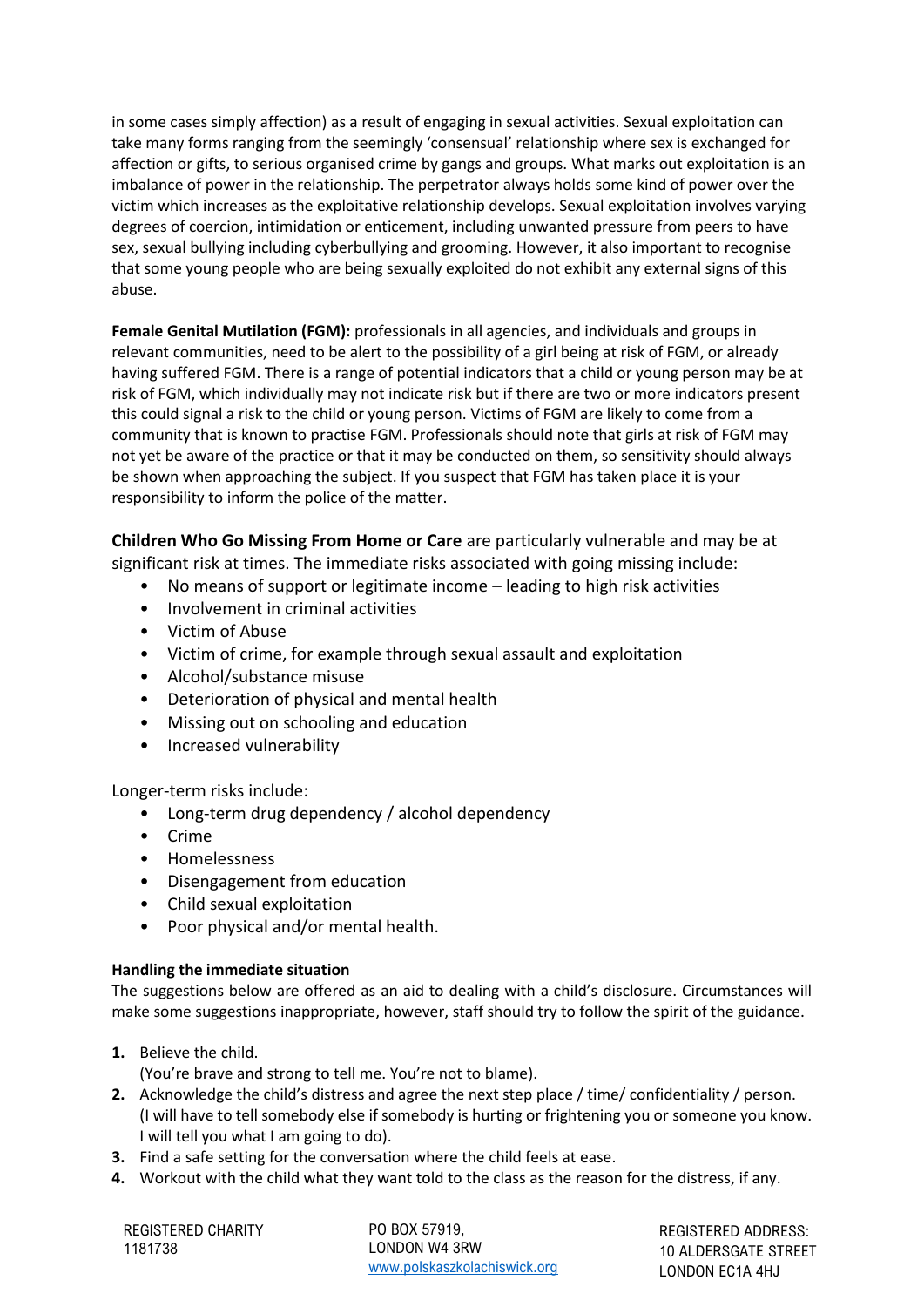- **5.** Be aware that the same lesson topics / activities may prompt disclosure.
- **6.** Know where a supportive colleague is.
- **7.** Acknowledge with the class that one of the class is in distress at the moment and will be looked after.
- **8.** Be aware of the child's and your own gender, race, disability and sexual orientation. Is it necessary to involve an appropriate colleague as soon as possible.
- **9.** Acknowledge the wishes of the child with whom they wish to speak.
- **10.** Rehearse the words and language you might use in a disclosure situation.
- **11.** Record the information fully

#### **Evidence**

The collection, recording and storage of evidence is a vital part of child protection. Abuse can lead to serious criminal charges and a members of staff can be called to give evidence under oath in court.

All evidence and disclosures made by a child should be recorded as soon as possible after the event This should be done within 24 hours, preferably before leaving school on the same day. If staff need cover or support in order to get this task done, contact the senior member of staff responsible for cover.

The evidence should be passed to the School's Child Protection Co-ordinator, who will store it in a secure file and take any action deemed necessary (i.e. referral to Social Services). Staff should also keep a personal copy, in a safe, secure place in case they are required to give evidence at a later date. **NO OTHER COPIES SHOULD BE MADE OR CIRCULATED**.

When a child discloses information, it may be tempting to respect the child's request to take the matter no further*. It is not possible for staff to fulfil their obligations under these conditions, ALL abuse must be recorded and reported*. It is essential to respect the confidentiality of information received, which should only be passed on to the designated colleagues.

#### **In school follow up**

Once a child has been reported via the Safeguarding lead, the Inter-Agency procedures come into action. The Social Services Department has a statutory duty to intervene in child protection cases. The school will provide evidence and participate in case conferences. In most cases the child will remain in school and will need support.

Children often feel demeaned by the act of disclosure and believe that the adult in whom they confided has lost respect for the individual. This is to be avoided, staff in this position should make every effort to greet the child and spend time in conversation on unconnected issues to establish the fact that normal relations continue.

The disclosure of the details of abuse can be very harrowing causing great distress for the recipient of the information. Staff may choose to share this burden with close friends and colleagues. This is quite a natural and proper response, provided confidentially is maintained. Some people may feel it inappropriate to share this burden in this way, but have a need for advice and support. The Child Protection Co-ordinator can arrange for colleagues to receive professional advice and counselling.

Colleagues who have reported abuse have a natural concern that the incident is being dealt with correctly and that their child is being dealt with correctly and that the child is being protected. It is the duty of the Safe Guarding lead to keep referring to staff informed of the progress of the investigations and actions. The Safe guarding team will decide which members of staff need to be informed. The Child Protection Co-ordinator will ensure relevant information is shared sensitively and confidentially.

PO BOX 57919, LONDON W4 3RW [www.polskaszkolachiswick.org](http://www.polskaszkolachiswick.org/)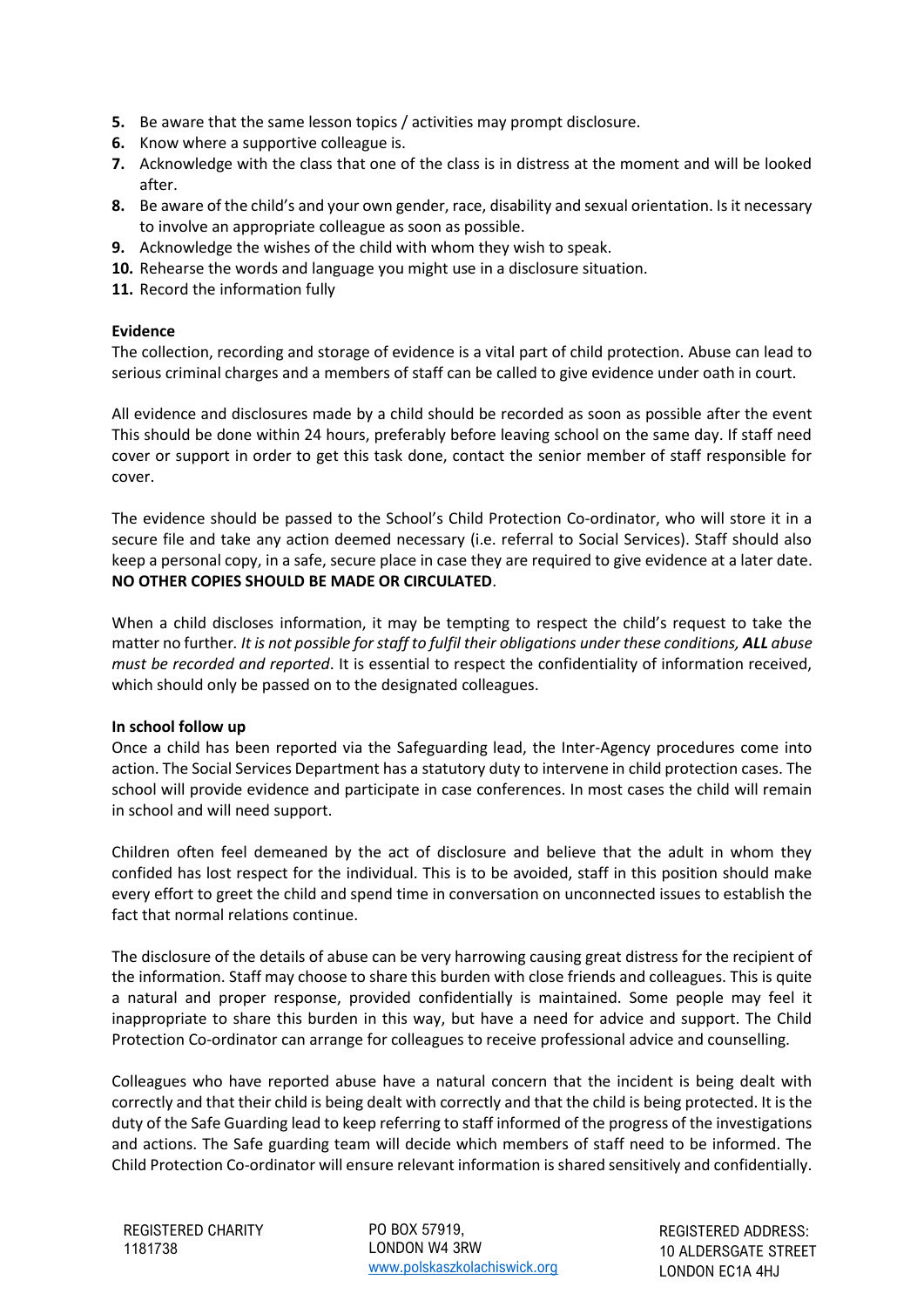#### **Who deals with the Abuser?**

| Abuser                               | Agency                          |
|--------------------------------------|---------------------------------|
| Parents and other adults in the home | <b>Social Services</b>          |
|                                      | Police                          |
|                                      | <b>NSPCC</b>                    |
| Adults outside the home              | Police                          |
|                                      | <b>NSPCC</b>                    |
| Other children                       | School                          |
|                                      | Parents                         |
|                                      | Police NSPCC                    |
| Adults in school                     | <b>Hounslow Local Authority</b> |
|                                      | Police                          |
|                                      | Headteacher                     |

### **Referrals**

In Mikolaj Rej Polish School the Safe Guarding Lead is **Bożena Dybowska**, and in her absence it is Daria Wilkinson.

In all cases where a cause for concern has been established the facts must be passed to the Safeguarding lead as soon as possible for further action.

The Safe guarding lead is responsible for making direct referrals to the following:

- ➢ Social Services Offices.
- ➢ Social Service Emergency Duty Team (out of hours).
- ➢ Police Child Protection team.
- ➢ Local Police Stations (out of hours).
- $\triangleright$  NSPCC (as necessary, when no adequate response is available from the above).
- $\triangleright$  The Headteacher, who will notify Hounslow Council.

The initial referral should be made by telephone, and confirmed in writing within 3 working days.

The staff taking referrals will seek the following information, but the referral should not be delayed iof these are not immediately available:

- $\triangleright$  Name, designation, address and telephone number of the referrer.
- $\triangleright$  The child's name, date of birth, address and detail of other family or household members; details of other significant adults/children.
- $\triangleright$  The name of the G.P.
- $\triangleright$  Ethnic origin of the child and family and language spoken.
- ➢ Detail of concern.
- $\triangleright$  Detail of the incident, e.g. date, time, what the referrer was told and by whom, what they heard or observed, what they said or did.
- ➢ The nature of the child's and family's relationship with the referrer (i.e. pupil/teacher).
- $\triangleright$  The child's past and present circumstances and behaviour.
- $\triangleright$  Details of agencies known to be involved.
- $\triangleright$  Has the family been informed that a referral has been made?

PO BOX 57919, LONDON W4 3RW [www.polskaszkolachiswick.org](http://www.polskaszkolachiswick.org/)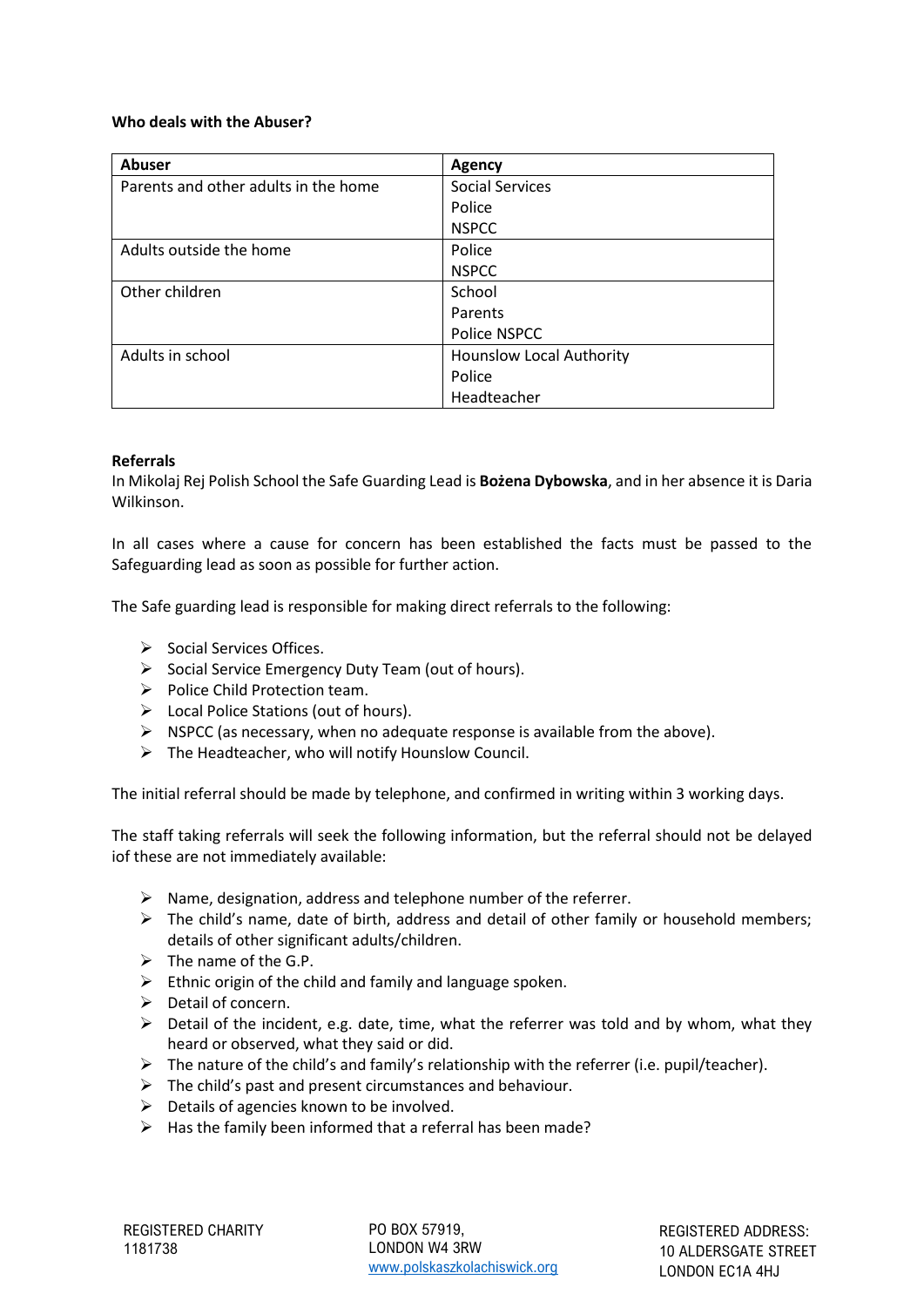### **Following up referrals**

As a result of the investigations the school may be asked to release an appropriate member of staff for a case conference or to give evidence. Colleagues are advised top keep personal notes in a secure place that can be referred to at a later date.

The school will be expected to provide the following evidence:

- ➢ Information on academic achievement.
- $\triangleright$  Information on peer relationships.
- ➢ Attendance.
- $\triangleright$  What the child has said to the teacher(s).
- $\triangleright$  Behaviour of the child.
- $\triangleright$  Demeanour of the child.
- $\triangleright$  Relationship with Parent.
- $\triangleright$  Parent's relationship with the school.

Social Services Contact at the London Borough of Hounslow Telephone: 020 8583 6600 option 2 Email: [earlyhelp@hounslow.gov.uk](mailto:earlyhelp@hounslow.gov.uk) or [csll-socialcare@hounslow.gcsx.gov.uk](mailto:csll-socialcare@hounslow.gcsx.gov.uk) Out of hours: After 5pm weekdays or weekends Telephone 020 8583 2222 and ask to speak to the duty social worker

#### **Allegations against staff**

Allegations against the teaching or non-teaching staff must be reported to the Headteacher (or Deputy if not available) without delay. If the allegation concerns the Headteacher report the matter to the Trustee Safe Guarding who will immediately contact the Hounslow Council. If there is clear evidence that a criminal act has taken place then this must be reported to the Police.

PO BOX 57919, LONDON W4 3RW [www.polskaszkolachiswick.org](http://www.polskaszkolachiswick.org/)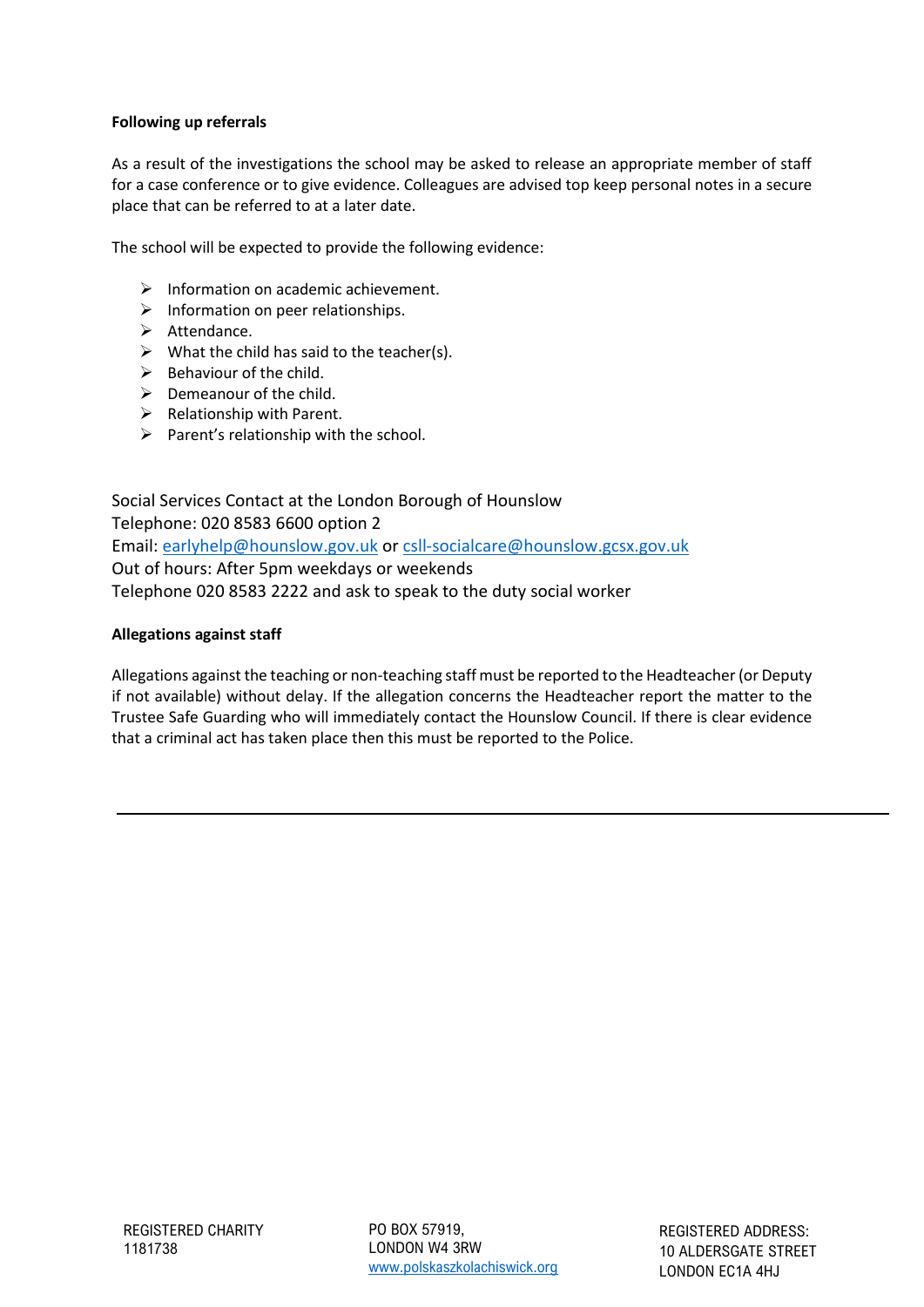# **Mikołaj Rej Polish School Child Protection Data Form**

## **CONFIDENTIAL**

N.B. Only one copy of this form should exist in school and should be kept in a secure place in the charge of the Child Protection Co-ordinator. The data on this form will be needed by child protection agencies outside school but may only be passed to suitably authorised persons.

| Child's name:                                   |                          |                                                                       |
|-------------------------------------------------|--------------------------|-----------------------------------------------------------------------|
| <b>Address:</b>                                 |                          |                                                                       |
| Date of birth:                                  |                          |                                                                       |
| Family<br>members<br>and<br>significant others: |                          |                                                                       |
| Ethnic origin of child/family:                  |                          |                                                                       |
| Name of G.P.                                    | Language spoken in home: | Have<br>the<br>family<br>been<br>referral?<br>informed of<br>(Yes/No) |

| <b>Referring Adult:</b>    |  |
|----------------------------|--|
| <b>Position in School:</b> |  |

**Relationship between child/family with referrer (usually pupil/teacher):**

**Agencies already involved with child (where known):**

PO BOX 57919, LONDON W4 3RW [www.polskaszkolachiswick.org](http://www.polskaszkolachiswick.org/)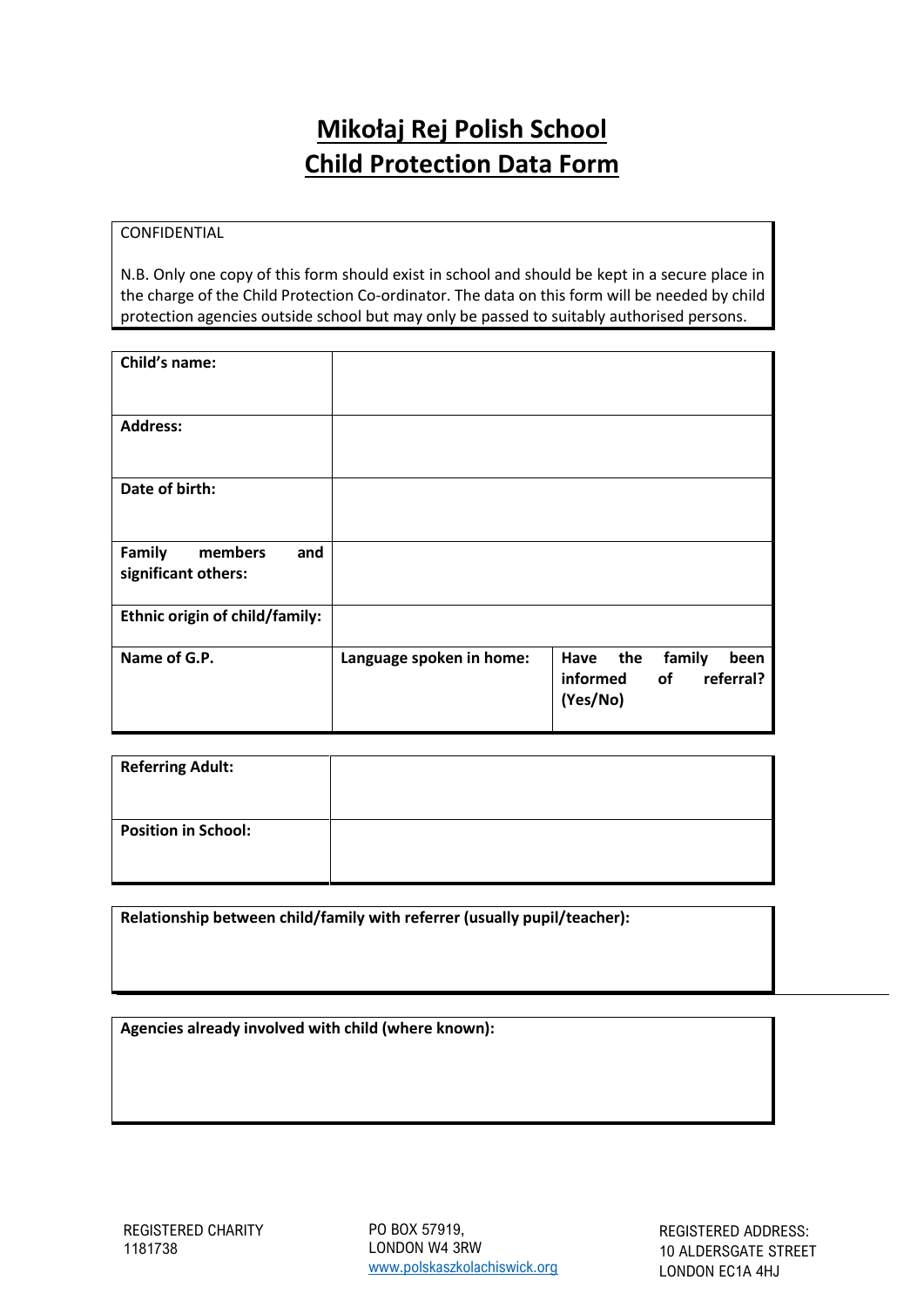**Detail of concern (including apparently significant indicators):**

**Detail of incident (date, time, what the referrer was told, and by whom, what was heard or observed, what they said or did):**

**Child's past and current circumstances and behaviour:**

PO BOX 57919, LONDON W4 3RW [www.polskaszkolachiswick.org](http://www.polskaszkolachiswick.org/)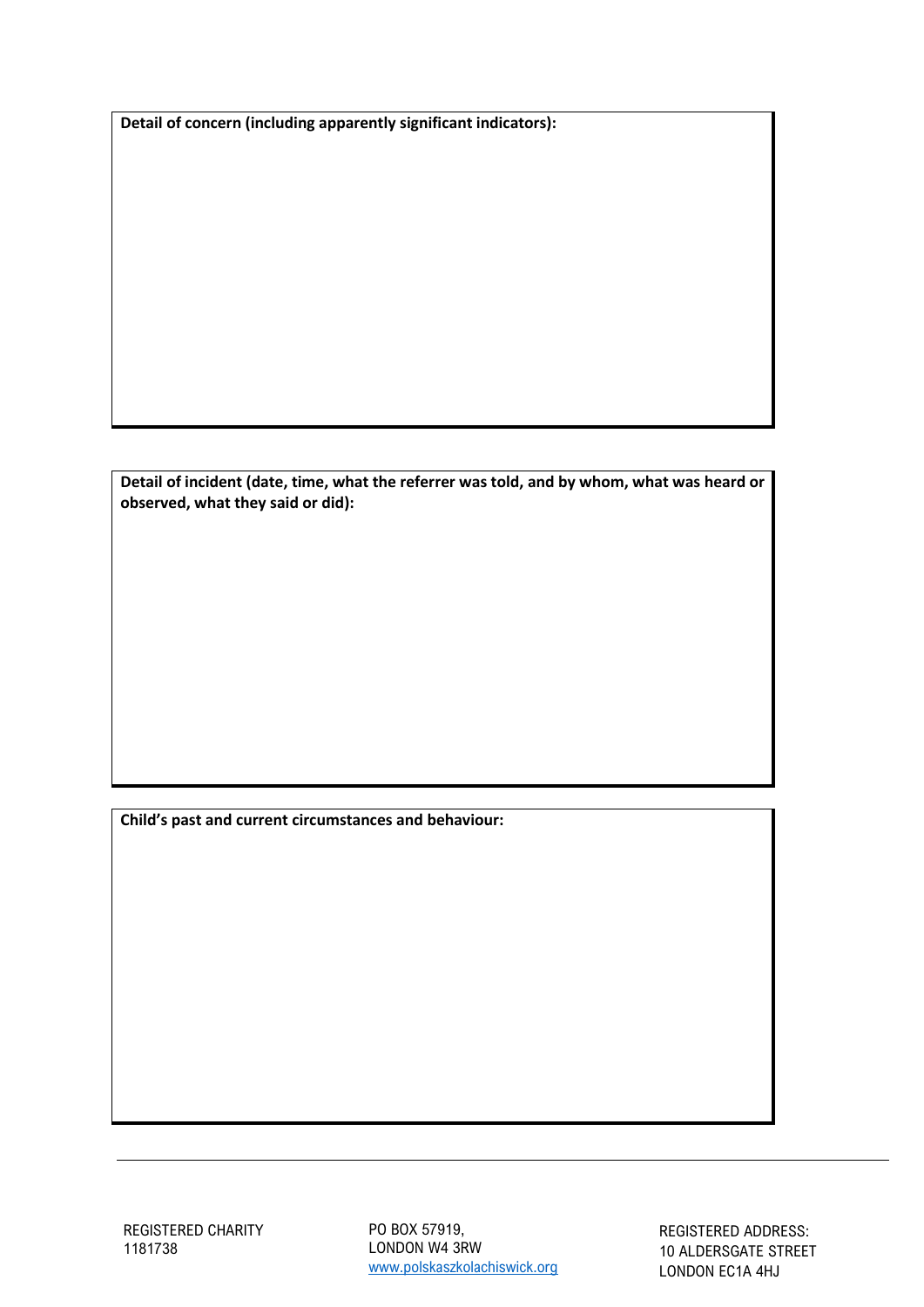# **Mikołaj Rej Polish School Child Protection Follow Up Form**

**CONFIDENTIAL One copy only, to be kept in a secure place.**

| Child's name:                                                     | Form: | Date: |  |  |
|-------------------------------------------------------------------|-------|-------|--|--|
|                                                                   |       |       |  |  |
|                                                                   |       |       |  |  |
|                                                                   |       |       |  |  |
| <b>Academic achievement:</b>                                      |       |       |  |  |
|                                                                   |       |       |  |  |
|                                                                   |       |       |  |  |
| <b>Relationship with peers:</b>                                   |       |       |  |  |
|                                                                   |       |       |  |  |
|                                                                   |       |       |  |  |
| <b>Attendance:</b>                                                |       |       |  |  |
|                                                                   |       |       |  |  |
|                                                                   |       |       |  |  |
|                                                                   |       |       |  |  |
| What child has said to teachers that has given cause for concern: |       |       |  |  |
|                                                                   |       |       |  |  |
|                                                                   |       |       |  |  |
|                                                                   |       |       |  |  |
|                                                                   |       |       |  |  |
|                                                                   |       |       |  |  |
|                                                                   |       |       |  |  |
|                                                                   |       |       |  |  |
| <b>Behaviour:</b>                                                 |       |       |  |  |

**Demeanour:**

**Child's relationship with parent:**

**Parent's relationship with school:**

PO BOX 57919, LONDON W4 3RW [www.polskaszkolachiswick.org](http://www.polskaszkolachiswick.org/)